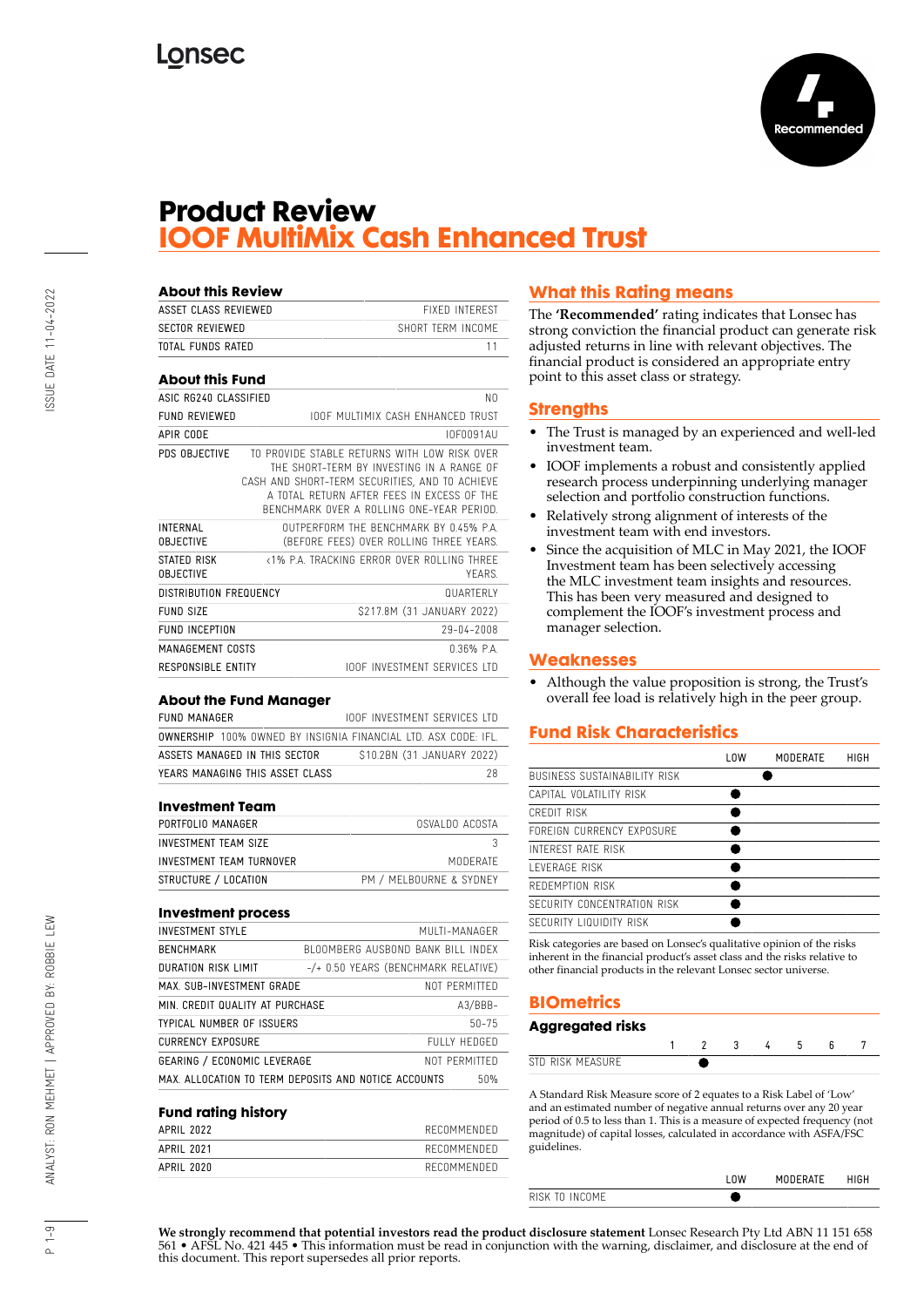# **IOOF MultiMix Cash Enhanced Trust**

# ISSUE DATE 11-04-2022 P 2-9 ANALYST: RON MEHMET | APPROVED BY: ROBBIE LEW ISSUE DATE DATE 11-04-2022 ASSUE DATE 11-04-2022

#### **Features and benefits**



Fee BIOmetrics are a function of expected total fee as a percentage of expected total return.

#### **What is this Fund?**

- The IOOF MultiMix Cash Enhanced Trust ('the Trust') is a multi-manager style strategy that provides exposure to a diversified portfolio of investments that are liquid, offer a high degree of income stability and are of relatively high credit quality. The Trust aims to outperform the Bloomberg AusBond Bank Bill Index by 0.45% p.a. (before fees) over rolling three-year periods.
- The Trust is managed by IOOF Investment Services Ltd ('IOOF' or 'the Manager'). IOOF adopts a Multi-Manager investment style, taking an active approach. IOOF's investment philosophy is guided by a number of key principles which have foundations in academic research; active managers can outperform sector benchmarks over the long-term, in-depth research and analysis can provide superior insight and provide the potential for outperformance, and investment style can have a significant impact on performance.
- The Trust's portfolio is divided between three underlying strategies:
	- The **IOOF Cash Management Trust** that predominantly invests in high quality short-term money market and bank-based securities issued or guaranteed by the Commonwealth Government or Rated A-1+, A-1 or A-2 by Standard & Poor's.
	- The **Janus Henderson Conservative Fixed Interest Fund** that primarily invests in a combination of floating rate notes (up to 70%), Australian residential mortgage-backed securities (up to 30%), as well as cash and short-term instruments (e.g., certificate of deposits) (minimum 20% in highly liquid securities)
	- The **Pendal Cash Enhanced Fund** that invests in corporate debt securities and asset backed securities (both up to 80% but up to 30% in asset backed securities), as well as cash and shortterm instruments (minimum 20% in highly liquid securities being money market or government & semi government securities).
- As per the PDS dated 30 November 2019 including information for financial year ended 30 June 2021. The ongoing annual fees and cost to investors in the Trust includes management fees and costs of 0.36% p.a. which comprise 0.36% p.a. management fee. The net transaction costs for the Trust which were 0.00% p.a. for the 12-month period ended 30 June 2021. Transaction costs include explicit (e.g., brokerage, stamp duty, clearing) and implicit (buy/ sell spreads) costs of buying and selling underlying assets (like

shares or fixed income) and the cost of hedging/ protection strategies incurred in managing the Trust. These costs are not paid to the Manager. Some transaction costs may be incurred due to investor activity (e.g., buying securities when new application money flows into the Trust and selling securities to meet Trust redemptions) and these may be recouped via the Trust's buy/sell spreads (an investor activity fee). As at the time of this review, the Trust's buy/sell spreads were 0.02%/0.03% but as these can change frequently depending on market conditions, please refer to the Manager for the latest information.

#### **Using this Fund**

**This is General Advice only and should be read in conjunction with the Disclaimer, Disclosure and Warning on the final page.**

- Lonsec notes that the Manager has produced a Target Market Determination (TMD) which forms part of its design and distribution arrangements for the Fund. Lonsec has sighted the TMD that has been provided by the Manager and notes that this should be referred to for further details on the Target Market Summary Description of Target Market and Review Triggers.
- Lonsec suggests that the Trust should only be considered for those clients that are seeking yields greater than those available from cash or cash-like instruments (e.g., bank bills) and, more importantly, those prepared to accept low to moderate volatility in the unit price.
- Enhanced Cash and Deposit products are generally able to be liquidated in normal market conditions, although exposure to term deposits and notice accounts may result in delays processing withdrawals in stressed conditions or if the withdrawal requests exceed the level of securities able to be liquidated overnight.
- Lonsec highlights that the IOOF Cash Management Trust, can hold up to 50% in term deposits and notice accounts in ordinary conditions. While this may heighten liquidity risk of the Trust, Lonsec takes some comfort that other IOOF managed trusts are typically the largest investors in the trust (c.90%). This affords the Portfolio Manager increased visibility to better forecast and manage the cash flow needs of the trust.

#### **Suggested Lonsec risk profile suitability**

SECURE DEFENSIVE CONSERVATIVE BALANCED GROWTH HIGH GROWTH  $\bullet$  $\bullet$  $\bullet$ 

For guidance on appropriate asset allocations and risk profiles, refer to the latest Lonsec Strategic Asset Allocation Review and Risk Profile Definitions on our website.

#### **Changes Since Previous Lonsec Review**

- IOOF Holdings Ltd has changed its name to Insignia Financial Ltd. The Insignia Financial Group is made up of a number of leading brands including IOOF and MLC.
- Since the acquisition, there have been no significant changes to the investment philosophy and/or process.
- Since the acquisition of MLC in May 2021, the IOOF Investment team have been selectively accessing the MLC investment team insights and resources. This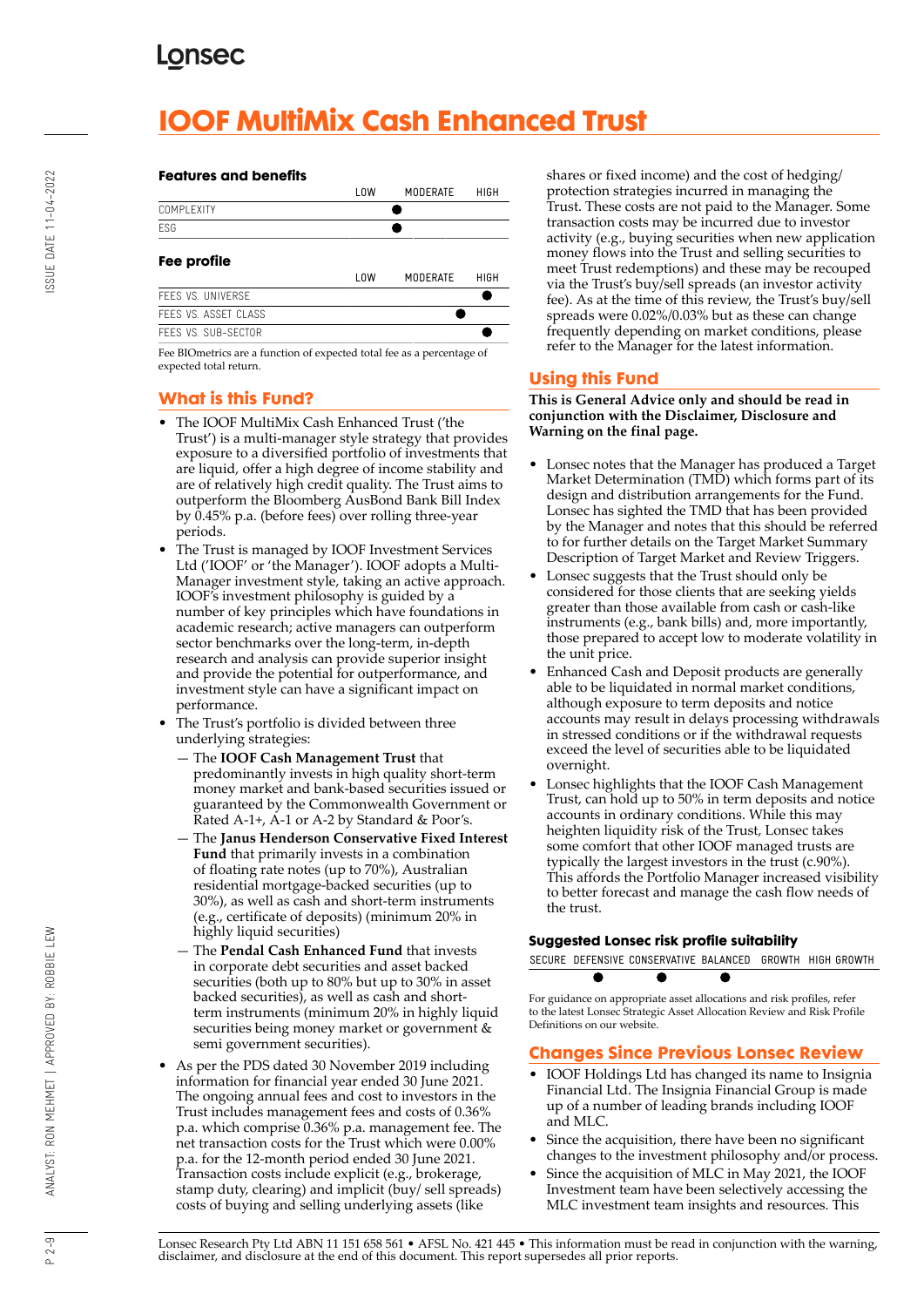# **IOOF MultiMix Cash Enhanced Trust**

has been very measured and designed to complement IOOF's investment process and manager selection.

• The Investment team has obtained access to MLC Asset Management's consulting resource – JANA. The input from JANA has thus far been limited compared to the services received from the incumbent dedicated asset consultant – Mercer.

#### **Lonsec Opinion of this Fund**

#### **People and resources**

- In May 2021, Insignia Financial Ltd (ASX code: IFL) completed its transaction agreement with the National Australia Bank (ASX Code: NAB) to acquire 100% of the MLC wealth management business. Upon finalisation of this transaction, the investment resources and personnel have begun working together to manage their respective products. With both businesses having significant experience in investment management, there are positive synergies meaning the collaboration has been additive to both parties. Further, there have been minimal disruptions to investment processes or personnel. Lonsec believes this process was professionally managed and has therefore resulted in a smooth transition and ongoing function for both businesses. Reporting lines, roles and responsibilities remain clear and undisrupted.
- The investment team is led by CIO Dan Farmer and further succession planning efforts also saw the appointment of Stanley Yeo as Deputy CIO and Head of Equities. Farmer previously managed the Australian equities portfolios at IOOF, and prior to joining the organisation, was Senior Executive Investments at Telstra Super. Lonsec believes that Farmer possesses the appropriate experience and skills to lead the team and has skilfully navigated the changes that have arisen from the MLC/Insignia Financial Ltd merger.
- The team consists of 22 people in total, other than Farmer and Yeo. The rest of the team comprises six heads of asset class/implementation, one head of governance, five portfolio/asset managers, one asset allocation manager, three performance analysts, three implementation analysts and one governance specialist.
- IOOF relies on the services of an external asset consultant, Mercer, when formulating individual strategies. Mercer provides ad-hoc advice and is an important input in terms of formulating strategic asset allocation and strategic tilting. Lonsec views Mercer as well-equipped to provide guidance and advice to the team. Lonsec believes there is a balance to be struck by the Manager when considering advice from Mercer whilst maintaining full discretion over portfolio management decisions. Pleasingly, their working relationship appears collaborative, but this will continue to be an area of focus for Lonsec in future reviews.
- The Trust is managed by Head of Fixed Interest Assets Osvaldo Acosta. In addition to the Trust, Acosta also has responsibilities for fixed interest strategies, including the IOOF Diversified Fixed Interest Trust. Lonsec considers Acosta to be suitably qualified and adept at managing the Trust, exhibiting a high degree of awareness concerning liquidity

constraints and seeking out opportunities that offer additional alpha without compromising on quality.

- Acosta is well supported by several members of the Investment Team. This includes his primary backup Senior Manager (Fixed Interest Assets & Strategy) Mark Nordio who possesses 26 years of experience.
- Lonsec views key person risk associated with Acosta as low to moderate given the support and back-up structure implemented.
- The Manager's variable remuneration structure is measured against individual asset sector benchmarks and peer group comparisons and is linked to rolling one and three-year performance periods. Lonsec considers this to be a reasonable alignment with short and medium-term performance, however less so with longer-term objectives in high-risk profile funds managed by the team. IOOF allows members of the investment team to receive their bonuses (up to 100% base) in IFL shares. Lonsec views this change positively and believes it promotes further alignment and retention across the team. Lonsec understands the scheme is available to more senior investors

#### **Research and portfolio construction**

- IOOF's research process integrates both quantitative and qualitative factors. The quantitative process is used to establish specific risk/return objectives at both the Trust and sector level and also to assist in the screening, modelling, and identifying investment managers that in aggregate have the attributes to construct a blended portfolio to meet a specific return and risk target. Overall, Lonsec considers IOOF's manager research process to be detailed and transparent.
- IOOF's research process aims to establish a narrow universe of funds that have been filtered by various criteria including IOOF's house views on suitable styles of managers for given asset classes and managers rated highly by Mercer. While Lonsec has a positive view of the depth and breadth of Mercer's domestic and global investment manager coverage, Lonsec is mindful of increased turnover within Mercer's Manager Research Boutique (MRB) over recent years. Combined with IOOF's sector specialist model, Mercer's MRB has allowed the Manager to undertake research across a broader range of underlying managers and strategies. Stability at Mercer will be important to IOOF and the Trust's management.
- Pleasingly, IOOF has a well-developed list of designated backup managers in the event of an adverse scenario eventuating (i.e., key Portfolio Manager departing). Lonsec looks favourably on multi-manager strategies having well-formulated contingency plans, believing it to be consistent with industry 'best practice'.
- IOOF believes that traditional Tactical Asset Allocation (TAA) can be a source of unrewarded risk to investors. Instead, a 'Strategic Tilting' framework is employed, where the Trust may deviate from the aggregate underlying investment manager positions to capture price adjustments associated with mean reversion back towards the long-term average. These opportunities arise when a market has moved to an extreme (over or undervaluation). Lonsec is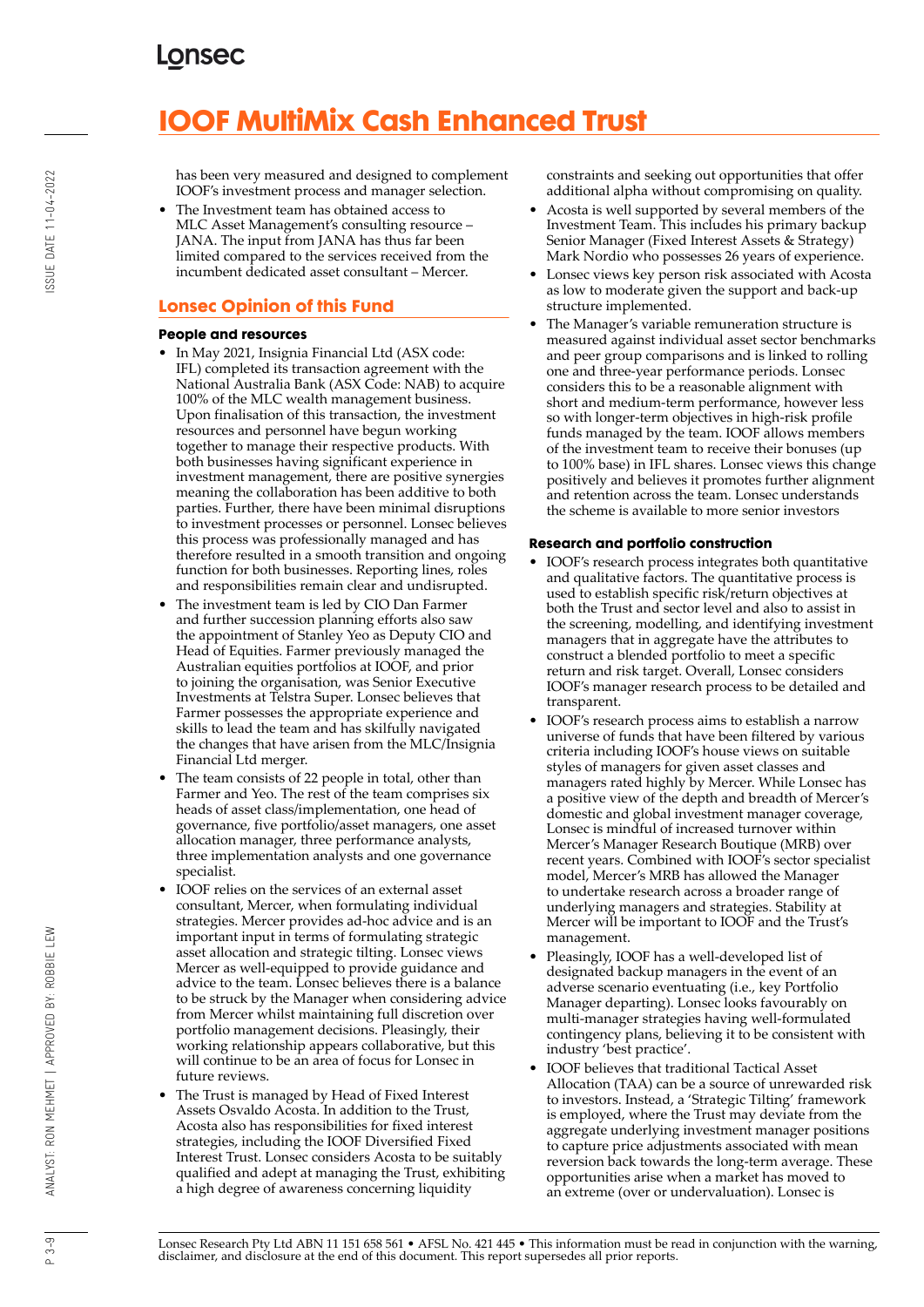# **IOOF MultiMix Cash Enhanced Trust**

supportive of this approach, believing it may provide a basis for improving the Trust's risk/return outcome.

• Further complementing the 'Strategic Tilting' framework is the Trust's ability to utilise an "Interest Rate Overlay". The overlay is designed to counter against credit exposure during risk-off events in the market and thus, is purely utilised as a risk management strategy. The overlay is implemented via positions in bank bills and exchange-traded bond futures. Ultimately the overlay aids in protecting the portfolio against credit spread widening by lengthening the portfolio's duration in stress events; whilst underlying investment managers undertake their own duration positioning independent of the Trust, the Portfolio Manager is able to create a suitable overall duration position based on their own conviction. Lonsec believes that the overlay is a good 'lever' available to the Portfolio Manager to exercise an element of active control over the Trust.

#### **ESG Integration**

- The Manager has articulated a commitment to the integration of ESG within their investment process with evidence of a policy framework and public positioning. The ESG policy is freely available on the firm's website. Overall Lonsec views the strength of this commitment to be in line with peers.
- The level of disclosure with respect to the Manager's proxy voting policy and voting outcomes is in-line with peers with a limited policy framework. While reporting on voting decisions is publicly available, the reporting is lagging peers. The Manager does not provide any details on engagement policy or engagement outcomes.
- There is clear evidence of ESG incorporation when selecting a manager. Elements of ESG are visible throughout the product design process. High-level monitoring of ESG characteristics at the manager level is evident. Overall ESG integration within the investment process is in-line with peers.
- The lead portfolio manager demonstrates an ability to engage on broad ESG topics and the Manager has a systematic approach to track engagement outcomes. ESG is integrated across the majority of the portfolio. The Manager has an observable approach to performing detailed look-through ESG analysis of underlying holdings. Overall, on a peer relative basis, Lonsec considers the overall level of ESG integration within the Trust to be low to moderate.

#### **Risk management**

- Lonsec has been satisfied with the structure of the risk management functions embedded within the investment process. While continually evolving, the Manager has integrated compliance systems that enable underlying mandates to be implemented to ensure compliance with their predefined guidelines.
- Underlying managers are typically accessed via separately managed accounts enabling IOOF to tailor mandates to its requirements, e.g., maximum stock bet limits or maximum cash holdings. Lonsec considers this a positive structure as it can facilitate tighter portfolio construction, better product design control, the opportunity for better pricing, improved tax efficiency for investors, and the ability to manage implementation and transitions more efficiently.
- IOOF closely monitors manager portfolios and weightings on a daily basis and investigates daily any excess return outliers exceeding the 99% confidence level. In Lonsec's opinion, ongoing mandate monitoring is very important within the Multi-Manager structure, as it is just as critical for underlying managers to be adhering to their investment process as it is that the process is of high quality.
- The Product Operational Accounting and the Office of the Responsible Entity undertake operational due diligence on potential investment managers and undertake annual reviews of the operational risks associated with employed managers. Lonsec views this positively as it reduces the workload of Portfolio Managers and improves specialisation.
- The team is continuing to improve the transparency of the underlying portfolios and has added these portfolios into Bloomberg PORT and FactSet.

#### **Performance**

- The Trust's internal return objective is to outperform the Bloomberg AusBond Bank Bill Index ('the Benchmark') by 0.45% p.a. (before fees) over rolling three-year periods.
- To 31 January 2022, the Trust returned, net of fees, over one, three, and five years 0.0% p.a., 1.1% p.a., and 1.6% p.a. respectively. Over these three time periods, the Trust over one year was about inline with the Benchmark and its Lonsec median peer group. Over three and five years, the Trust outperformed the Benchmark, however, was in-line with the Lonsec median peer group. Over these threetime periods, the Trust's volatility (as measured by the annualised standard deviation) over one year was below the peer group median metrics and inline with the group over three and five years. In terms of maximum drawdowns, the Trust over one year was in-line with the peer group median metrics and below over three and five years.
- The trust's returns and annualised standard deviation outcomes have resulted in the Sharpe ratio over one year to 31 January 2022 being in-line with the peer median. In contrast, over three and five years the Sharpe ratios were both above the peer median group.

#### **Overall**

- Lonsec has maintained the Trust's **'Recommended'** rating at its most recent review. The rating reflects the high regard and conviction for the experience and calibre of the investment team. The rating is also underpinned by Lonsec's positive view of the Trust's robust and repeatable investment process. Notably, the increased resourcing post-integration of the OnePath team provides further depth of expertise within investment management and risk management.
- Considering the integration of MLC is expected to be a multi-year journey, Lonsec will be closely monitoring the degree of collaboration and realised synergies.

Lonsec Research Pty Ltd ABN 11 151 658 561 • AFSL No. 421 445 • This information must be read in conjunction with the warning, disclaimer, and disclosure at the end of this document. This report supersedes all prior reports.

 $4 - 9$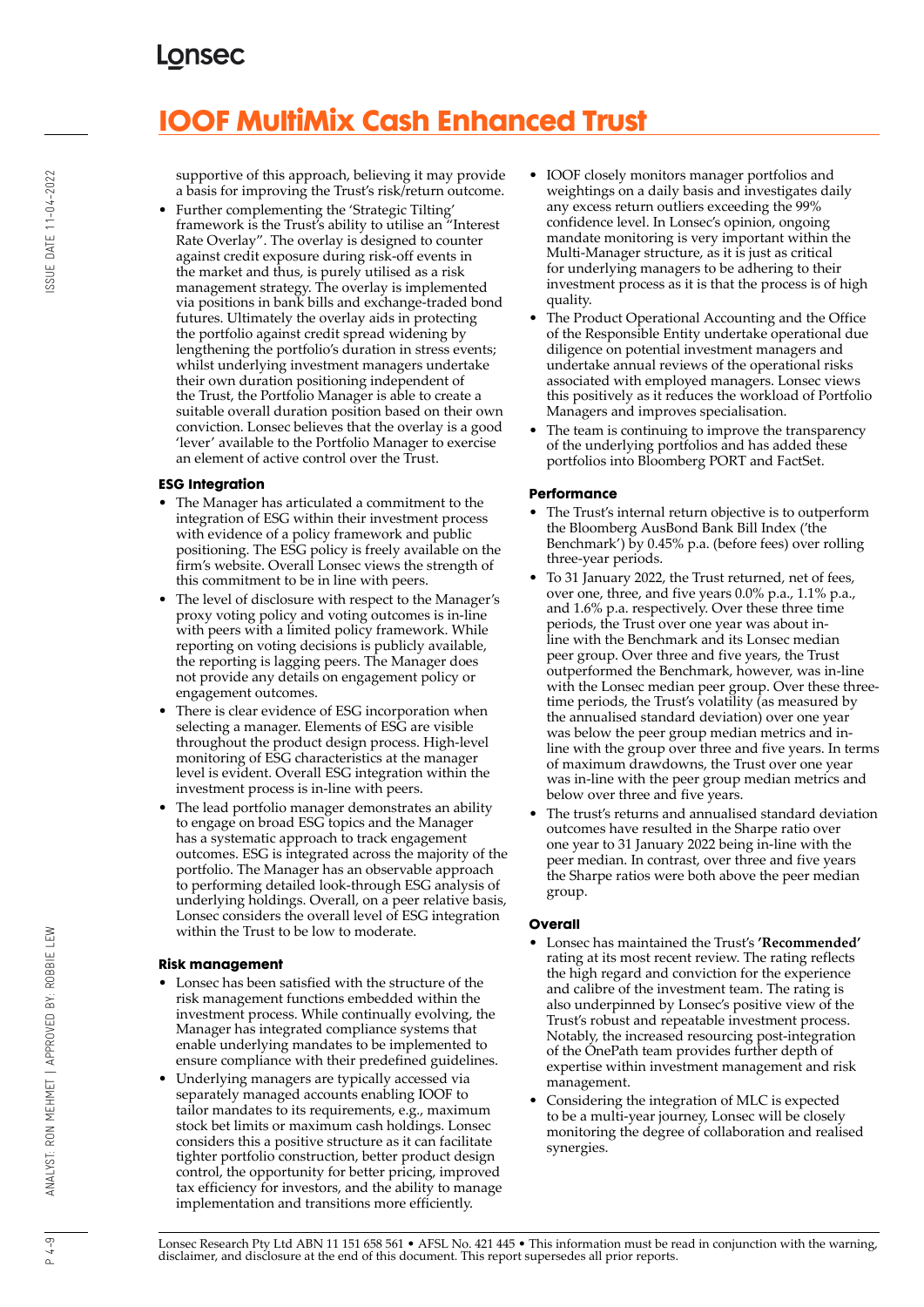# **IOOF MultiMix Cash Enhanced Trust**

#### **People and Resources**

#### **Corporate overview**

Insignia Financial Ltd ('Insignia Financial') is a wealth management company offering products and services across, financial advice and distribution, portfolio and estate administration, and investment management. Insignia Financial is listed on the Australian Stock Exchange (ASX Code: IFL). As of 31 December 2021, Insignia Financial had \$325.8bn in Funds Under Management and Administration.

These services are operated through a suite of brands including IOOF, Shadforth, Lonsdale, Bridges Financial Services, Consultum Financial Advisers, M3 Financial Services, RI Advice and Australian Executor Trustees.

#### **Size and experience**

| POSITION                                                  | <b>EXPERIENCE</b><br>INDUSTRY /<br><b>FIRM</b> |
|-----------------------------------------------------------|------------------------------------------------|
| CIO.                                                      | 26/12                                          |
| HEAD OF FIXED<br><b>INTEREST ASSETS</b>                   | 21/5                                           |
| SENIOR MANAGER -<br>FIXED INTEREST AND<br><b>STRATEGY</b> | 26/2                                           |
|                                                           |                                                |

# Primary back-up

The Investment Team is structured along specialist lines. Osvaldo Acosta is Head of Fixed Interest Assets and joined IOOF in December 2016. Acosta possesses 21 years of experience within fixed income and capital markets across a number of roles. Most recently he worked at Western Asset Management where he was part of the team responsible for portfolio management, trading, and implementation of interest rate strategies across a variety of fixed income portfolios. Prior to that he oversaw multi-manager style portfolios at Australian Unity Investments and was a Treasury Manager at Westfield Group. Acosta's primary backup is Senior Manager (Fixed Interest Assets & Strategy) Mark Nordio who possesses 26 years of experience. Nordio joined from CommInsure in August 2019 where he was a Senior Analyst for their Multi-Manager Fixed Income Strategies. Nordio previously worked at, Barclays Global Investors, Blackrock, and Antares Fixed Income. The Portfolio Manager conducts qualitative and

quantitative research and provides overall data support and recommendations to the six-member Investment Management Committee ('IMC'). The IMC ultimately considers and approves asset allocation decisions and manager appointments.

The IMC meets bi-monthly or more frequently if required, and comprises Anthony Hodges (Chairman and External Member), Denise Allen, and Mary-Anne Nunan (External Members). Daniel Farmer (CIO), Stanley Yeo (Deputy CIO), and Manish Utreja (Head of Alternatives). Osvaldo Acosta has been appointed as Secretary.

Back-office functions are performed by IOOF's Investment Operations Team. Compliance monitoring, custody, unit pricing, registry, and financial reporting functions are outsourced to various parties including Insignia Financial and BNP Paribas; while transition management and implementation are performed by a

panel of transition managers including Citi, Macquarie, UBS, and State Street.

#### **Remuneration**

The investment team is rewarded with a combination of base salary and variable bonus. 70% of the bonus is assessed on fund performance relative to the relevant peer group over one- and three-year periods, with the other 30% awarded on qualitative factors such as team contribution and client servicing. Members of the investment team may choose to receive their bonus (up to 100% of the base salary) in IFL shares.

#### **Asset Consultant**

IOOF has appointed Mercer as its primary external asset consultant since July 2017. The Manager will seek Mercer's consultancy services when performing due diligence on prospective and currently appointed underlying managers, designing neutral benchmarks, stress testing, and performing various other risk management functions. Mercer will also provide strategic tilting advice.

#### **Research Approach**

#### **Overview**

A structured investment process is employed:

- Macroeconomic research and yield curve analysis to determine the likelihood of short-term activity from the RBA.
- Developing the investment strategy in terms of both duration and security selection.
- Portfolio construction in the context of the Trust's risk and return objective.
- Monitoring to ensure compliance with the investment parameters.

#### **Screening of Managers**

IOOF places a strong emphasis on active risk budgeting when in the Portfolio Construction process, and therefore identifies the type of managers/mandates required to fulfill particular roles within the available tracking error budget. As such, managers who would be unlikely to fulfill a certain role within the portfolio will be screened out. This approach allows IOOF to minimize the universe of products to a manageable size rather than considering all available managers in each asset class. For example, IOOF's house view on Australian equities is that well-resourced active managers, with a strong alignment of interest between investment staff and investors with relatively low funds under management, are most likely to outperform, and so will dedicate the research effort to these types of managers as opposed to the entire Australian equity universe.

IOOF also has access to Mercer's Global Investment Manager Database ('GIMD') to enhance the scope of their research capability and as an additional tool for filtering to identify the most suitable funds. GIMD is an online database that encapsulates information ranging from manager research notes, historical performance statistics, ideas emerging in other markets, and economic research on approximately 5,300 managers and 26,000 funds.

Typically, IOOF will focus its research on managers rated B+ or higher by Mercer. However, the discovery of managers may be sourced through any source including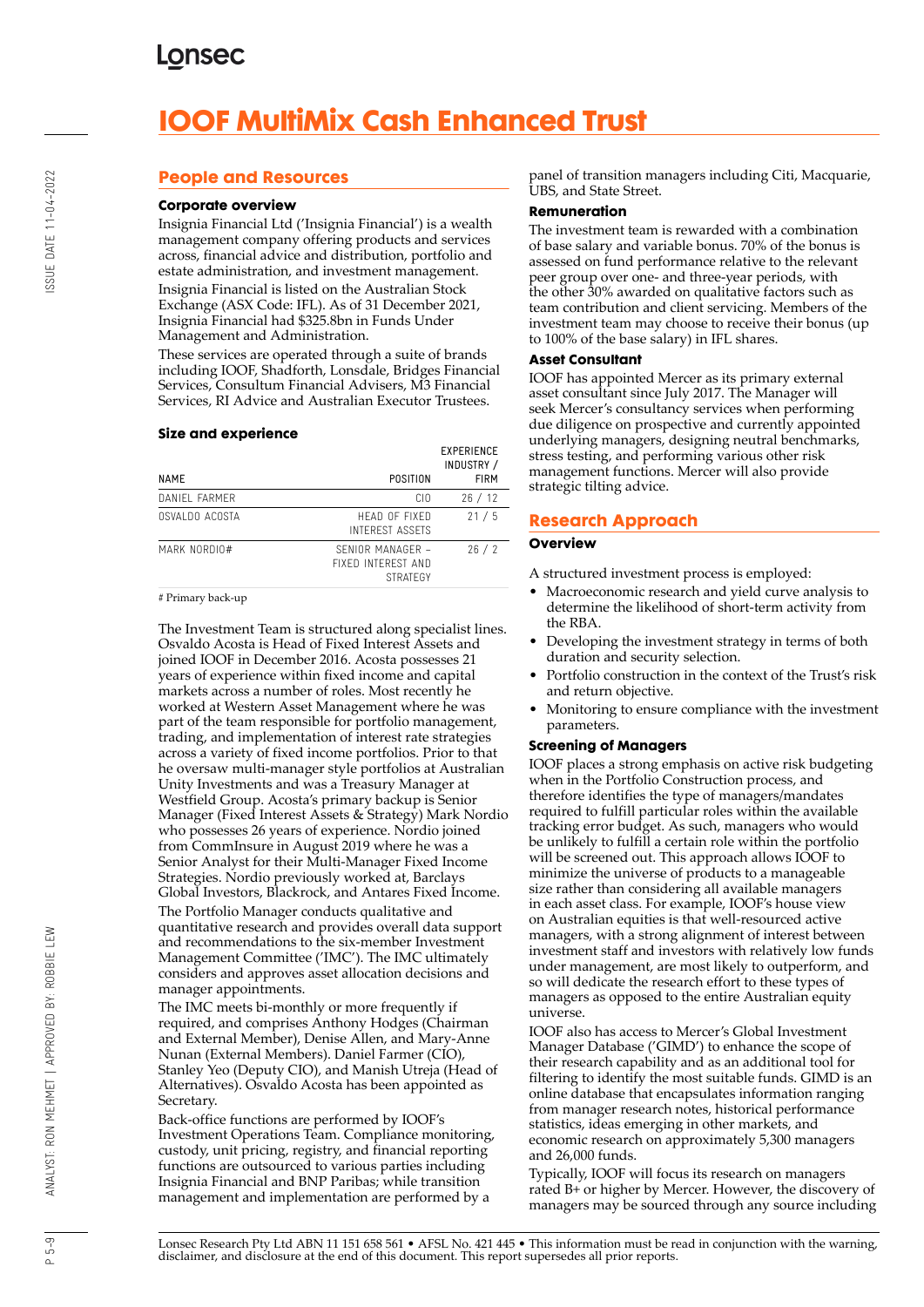# **IOOF MultiMix Cash Enhanced Trust**

Mercer, directly by IOOF, through existing networks and contacts with other industry participants, such as managers, consultants or superannuation plan operators. The IOOF investment team are encouraged to have a wide opportunity set for investment ideas.

#### **Research focus**

The list of potential managers identified as research priorities by the screening process will then be subject to additional research by the IOOF team before they can be included in a portfolio. This 'double' layer of manager research typically ensures that final funds in the portfolios have undergone a rigorous review process.

IOOF undertakes a mix of both qualitative and quantitative research. From a qualitative perspective, IOOF considers factors such as the firm's background and history, financial position, the calibre of key decision-makers and the depth of available resources, investment strategy and style, idea generation and portfolio construction processes, and implementation constraints. The types of quantitative analysis conducted will include various types of performance, return and style-based analytics, various types of portfolio holdings-based attribution, and risk factor analytics.

#### **Portfolio Construction**

| Overview                       |                                                                                                                             |
|--------------------------------|-----------------------------------------------------------------------------------------------------------------------------|
| INVESTMENT<br>PHILOSOPHY       | INVESTORS ARE ABLE TO ACHIEVE MODEST<br>RETURNS WHILST ASSUMING MINIMAL RISK BY<br>ADOPTING A DEFENSIVE INVESTMENT STRATEGY |
| RETURN OBJECTIVE<br>(INTERNAL) | TO OUTPERFORM THE BENCHMARK BY 0.45%<br>P.A. (BEFORE FEES) OVER THREE YEARS.                                                |
| FUND BENCHMARK                 | BLOOMBERG AUSBOND BANK BILL INDEX                                                                                           |
| SUB-INVESTMENT GRADE           | NOT PERMITTED                                                                                                               |
| TYPICAL NUMBER OF ISSUERS      | $50 - 75$                                                                                                                   |
| TYPICAL NUMBER OF SECURITIES   | $90 - 110$                                                                                                                  |

IOOF's primary objective with respect to the determination of manager weightings is to achieve a style-neutral portfolio free from any undesired systematic style, capitalisation, or other factor biases relative to the relevant benchmark. Manager weightings are also determined via an assessment of contribution to total active risk to ensure no one manager has a disproportionate expected contribution. However, a manager's contribution to total active risk is not considered in isolation but with reference to the correlation of its excess returns with other managers and the objective of the product.

To summarise the actual portfolio construction process, in the first instance, active risk and return targets are set for the Trust's risk profile. The tracking error or risk budget is then apportioned between allowable asset classes based on IOOF's house views of the available risks and opportunities. Finally, managers are selected and blended to fill the risk budget, with each manager's contribution to risk being commensurate with their expected contribution to the alpha target. The number and style of managers within each asset class are also pre-determined according to IOOF's house view. Manager blending is conducted following both qualitative and quantitative assessments. The qualitative analysis includes a comparative analysis of each manager, and the diversification benefits they offer. Quantitative analysis includes factors such as

correlation, historical returns, style biases, capitalisation analysis, regression analysis, and various risk analytics. Prior to submitting a manager recommendation to the IMC, the recommendation is peer-reviewed by the Investment Manager Peer Review Group. This group consists of senior investment professionals (Chief Investment Officer and Portfolio Managers) that are ultimately responsible for the review of manager proposals before being formally considered by the IMC. This ensures any manager proposal to the IMC has been rigorously peer-reviewed as a means of quality control and to minimise individual bias and subjectivity. It is also a means to consider the manager's proposal in a total portfolio context.

The following summarises the underlying managers within the Trust as of 31 December 2021.

- The **IOOF Cash Management Trust** aims to outperform the returns of the Bloomberg AusBond Bank Bill Index by 0.30% p.a. (before fees) over a rolling one-year period. It predominantly invests in high-quality short-term money market and bank-based securities issued or guaranteed by the Commonwealth Government or Rated A-1+, A-1 or A-2 by Standard & Poor's. Typical securities held include floating rate notes (FRNs), negotiable certificates of deposits (NCDs), commercial paper (CPs), term deposits, notice accounts and overnight cash.
- The allocation to **Janus Henderson Conservative Fixed Interest** aims to outperform the Bloomberg AusBond Bank Bill Index by 0.50% p.a. (before fees) over rolling three-year periods. It will primarily be exposed to a combination of floating rate notes (up to 70%) with an explicit limit on asset-backed floating rate notes of 30%, Australian residential mortgage-backed securities, Australian government bonds, as well as cash and short-term instruments (e.g., certificate of deposits). A minimum of 20% is to be invested in highly liquid securities, those being money market or government & semi-government securities. The mandate has an explicit duration limit of +/- 0.5 years relative to the Bloomberg AusBond Bank Bill Index as well as a restriction on investing in hybrid securities.
- The **Pendal Cash Enhanced** allocation invests in corporate debt securities and Asset backed securities (both up to 80% but up to 30% in asset backed securities), as well as cash and short-term instruments (minimum 20% in highly liquid securities being money market or government & semi government securities)

#### **Risk Management**

#### **Risk limits**

| MIN. CREDIT QUALITY AT PURCHASE                  | $A3/BBB-$ |                                       |
|--------------------------------------------------|-----------|---------------------------------------|
| MAX PORTEOLIO WEIGHT TO ANY ONE<br><b>ISSUER</b> |           | DEPENDENT ON CREDIT<br>RATING         |
| DURATION RISK LIMIT                              |           | $-/-$ 0.50 YEARS (BENCHMARK RELATIVE) |
| TRACKING ERROR TARGET                            |           | < 1.0% OVER THREE YEARS               |
| CURRENCY EXPOSURE                                |           | FULLY HEDGED                          |

SSUE DATE 11-04-2022

Lonsec Research Pty Ltd ABN 11 151 658 561 • AFSL No. 421 445 • This information must be read in conjunction with the warning, disclaimer, and disclosure at the end of this document. This report supersedes all prior reports.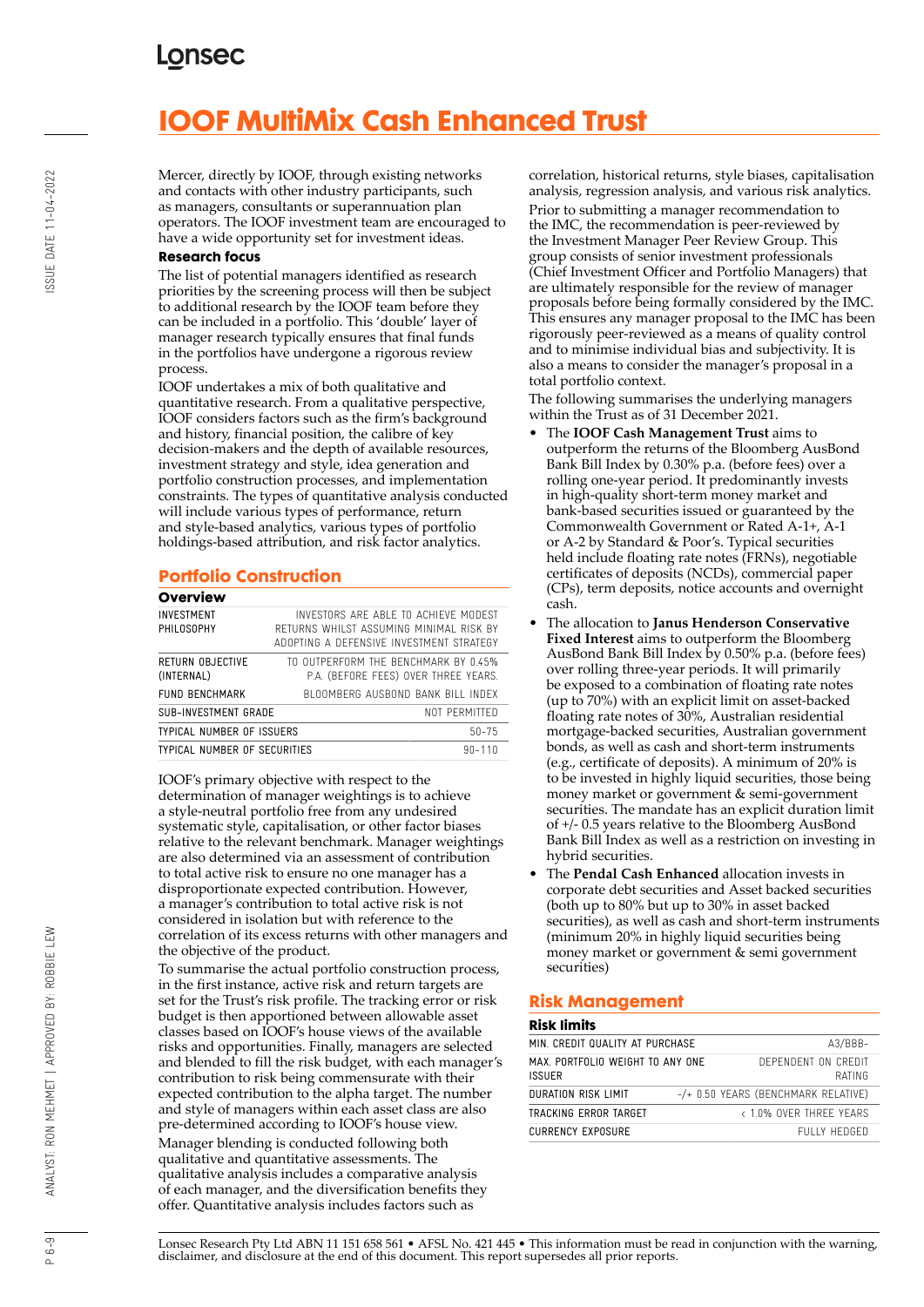# **IOOF MultiMix Cash Enhanced Trust**

All underlying managers are subject to constraints as specified in an investment management agreement. Most underlying managers are accessed via separately managed accounts. This enables IOOF to tailor mandates to its requirements, for example, maximum stock exposure limits or maximum cash holdings. The risk tools employed by IOOF include Bloomberg, Factset, and BARRA. Risk analysis is also completed by Mercer, whenever a change to the portfolio is proposed.

#### **Risk monitoring**

The IOOF investment manager monitoring process consists of a number of prescribed stages. This includes the review of monthly investment reports, review of quarterly manager questionnaires, formal quarterly manager interviews, quarterly manager review notes, ongoing quantitative performance analytics, and ongoing review of external research. Quarterly Manager Questionnaires cover not only risk and performance but also any changes or developments in people or processes. Formal manager interviews (and site visits where practical) are also conducted on an ad-hoc basis where required.

Manager weightings are monitored on a daily basis and are rebalanced on an ongoing basis using cashflows. Using cashflows in this way means that active rebalancing of the portfolio is rarely required which minimises turnover and transaction costs/tax implications.

Product Operational Accounting and the Office of the Responsible Entity works with the Investment Team to review and assess the operational capabilities of all manager appointments.

This team also monitors, reviews and assesses the operational risks associated with employed Investment Managers on an annual basis.

Operational due diligence includes a review of the systems, policies, processes and resources managers have in place to monitor and manage operational risk exposures. Reviews typically focus on the below areas:

- Professional indemnity insurance
- Auditing Practices (with reference to GS007 requirements)
- Organisational structures
- Business Continuity Management
- Policy Summaries
- Risk Management Approaches
- Investment Compliance
- Breaches & Incidents

#### **Implementation**

Portfolio allocations are monitored daily and rebalanced as necessary (subject to a tolerance range of +/-3% at the asset class level and +/-5% at the manager level). Cashflows are actively used to rebalance the portfolio on an ongoing basis, so the tolerance bands are rarely breached. Cashflows are allocated using a proprietary cashflow management system which allows for straight through processing to underlying investment managers.

External transition managers are appointed from a panel at 'arm's length' to ensure that objectivity is maintained. Custody, unit pricing, registry and financial reporting functions are outsourced to various parties including IOOF and BNP Paribas.

#### **Currency Management**

The Manager has discretion in what portion of its underlying portfolio will be hedged back to the Australian Dollar. Consequently, returns will often be partially affected by movements in the Australian Dollar versus other currencies globally.

Currency hedging will typically take place within the underlying mandates, as opposed to a currency hedging overlay on the aggregate portfolio.

#### **Risks**

**An investment in the Trust carries a number of standard investment risks associated with investment markets. These include economic, market, political, legal, tax and regulatory risks. Investors should read the PDS before making a decision to invest or not invest. Lonsec considers the major risks to be:**

#### **Interest rate risk**

The Trust is exposed to movements in short term interest rates.

#### **Credit risk**

The risk that an issuer of debt securities fails to meet its obligations. This creates exposure to underlying borrowers and the financial condition of issuers of these securities. The Trust is not permitted to hold sub investment grade debt.

#### **Derivatives risk**

Derivatives in the Trust may be used for more efficient and cost-effective implementation of investment strategies. IOOF does not intend to leverage the Trust.

#### **Liquidity risk**

If a security cannot be bought or sold quickly enough to reduce or minimise a potential loss, the Trust may experience difficulty satisfying commitments associated with financial instruments.

#### **Other risks**

Please refer to the Trust's PDS for more details on items identified by the Responsible Entity and Manager including Liquidity Risk, Counterparty Risk, Legal and Regulatory Risk.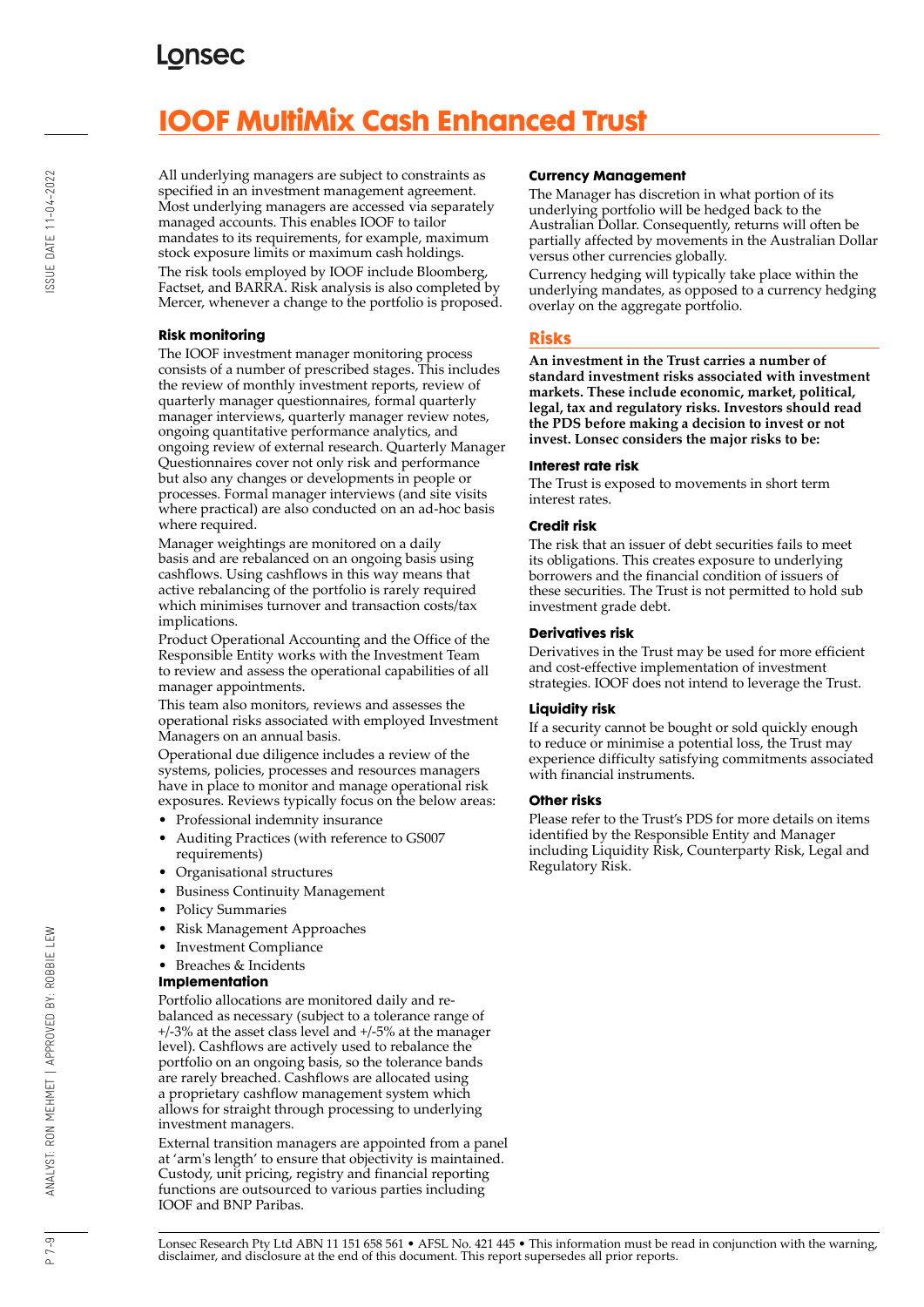# **IOOF MultiMix Cash Enhanced Trust**

#### **Quantitative Performance Analysis - annualised after-fee % returns (at 31-1-2022)**

#### **Performance metrics**

| . YN SITTINISY MITHY        |             |             |               |             |             |             |             |             |
|-----------------------------|-------------|-------------|---------------|-------------|-------------|-------------|-------------|-------------|
|                             | 1 YR        |             | 3 YR          |             | 5 YR        |             | 10 YR       |             |
|                             | <b>FUND</b> | PEER MEDIAN | <b>FUND</b>   | PEER MEDIAN | <b>FUND</b> | PEER MEDIAN | <b>FUND</b> | PEER MEDIAN |
| PERFORMANCE (% PA)          | 0.02        | 0.02        | 1.13          | 1.13        | 1.56        | 1.56        | 2.56        | 2.56        |
| STANDARD DEVIATION (% PA)   | 0.22        | 0.29        | 0.48          | 0.49        | 0.41        | 0.44        | 0.51        | 0.51        |
| EXCESS RETURN (% PA)        | $-0.01$     | $-0.01$     | 0.56          | 0.56        | 0.48        | 0.48        | 0.65        | 0.65        |
| OUTPERFORMANCE RATIO (% PA) | 58.33       | 58.33       | 69.44         | 77.78       | 75.00       | 78.33       | 76.67       | 76.67       |
| WORST DRAWDOWN (%)          | $-0.17$     | $-0.17$     | $-0.32$       | $-0.42$     | $-0.32$     | $-0.42$     | $-0.32$     | $-0.42$     |
| TIME TO RECOVERY (MTHS)     | <b>NR</b>   | <b>NR</b>   | $\mathcal{P}$ | <b>NR</b>   | $\gamma$    | <b>NR</b>   | 2           | <b>NR</b>   |
| SHARPE RATIO                | $-0.06$     | $-0.06$     | 1.17          | 0.86        | 1.16        | 0.74        | 1.28        | 1.13        |
| INFORMATION RATIO           | $-0.06$     | $-0.06$     | 1.19          | 1.10        | 1.26        | 1.11        | 1.84        | 1.47        |
| TRACKING ERROR (% PA)       | 0.22        | 0.29        | 0.48          | 0.48        | 0.38        | 0.38        | 0.35        | 0.37        |

PRODUCT: IOOF MULTIMIX CASH ENHANCED TRUST

LONSEC PEER GROUP: FIXED INTEREST - SHORT TERM INCOME

PRODUCT BENCHMARK: BLOOMBERG AUSBOND BANK BILL INDEX AUD

TIME TO RECOVERY: NR - NOT RECOVERED, DASH - NO DRAWDOWN DURING PERIOD



BLOOMBERG AUSBOND BANK BILL INDEX AUD



**Risk-return chart over three years**



OIOOF MULTIMIX CASH ENHANCED TRUST

◆ BLOOMBERG AUSBOND BANK BILL INDEX AUD

· PEERS

#### **Outperformance consistency**



Lonsec Research Pty Ltd ABN 11 151 658 561 • AFSL No. 421 445 • This information must be read in conjunction with the warning, disclaimer, and disclosure at the end of this document. This report supersedes all prior reports.

**APEER MEDIAN**